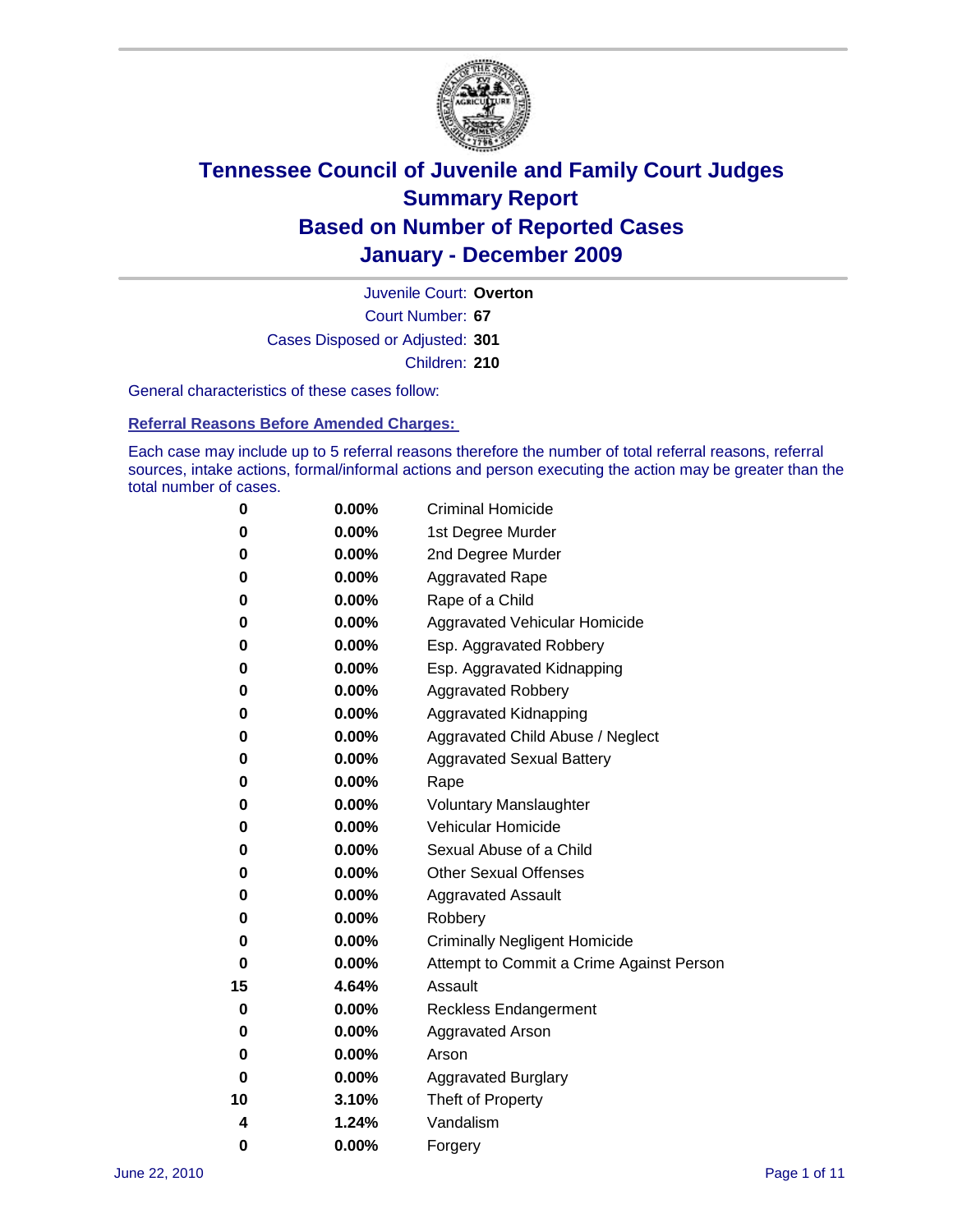

Court Number: **67** Juvenile Court: **Overton** Cases Disposed or Adjusted: **301** Children: **210**

#### **Referral Reasons Before Amended Charges:**

Each case may include up to 5 referral reasons therefore the number of total referral reasons, referral sources, intake actions, formal/informal actions and person executing the action may be greater than the total number of cases.

| 0  | 0.00%    | <b>Worthless Checks</b>                                     |
|----|----------|-------------------------------------------------------------|
| 0  | 0.00%    | Illegal Possession / Fraudulent Use of Credit / Debit Cards |
| 1  | 0.31%    | <b>Burglary</b>                                             |
| 0  | 0.00%    | Unauthorized Use of a Vehicle                               |
| 0  | 0.00%    | <b>Cruelty to Animals</b>                                   |
| 0  | 0.00%    | Sale of Controlled Substances                               |
| 8  | 2.48%    | <b>Other Drug Offenses</b>                                  |
| 3  | 0.93%    | <b>Possession of Controlled Substances</b>                  |
| 0  | 0.00%    | <b>Criminal Attempt</b>                                     |
| 0  | 0.00%    | Carrying Weapons on School Property                         |
| 0  | 0.00%    | Unlawful Carrying / Possession of a Weapon                  |
| 3  | 0.93%    | <b>Evading Arrest</b>                                       |
| 0  | 0.00%    | Escape                                                      |
| 1  | 0.31%    | Driving Under Influence (DUI)                               |
| 14 | 4.33%    | Possession / Consumption of Alcohol                         |
| 0  | $0.00\%$ | Resisting Stop, Frisk, Halt, Arrest or Search               |
| 0  | $0.00\%$ | <b>Aggravated Criminal Trespass</b>                         |
| 0  | $0.00\%$ | Harassment                                                  |
| 0  | 0.00%    | Failure to Appear                                           |
| 0  | 0.00%    | Filing a False Police Report                                |
| 0  | 0.00%    | Criminal Impersonation                                      |
| 0  | 0.00%    | <b>Disorderly Conduct</b>                                   |
| 1  | 0.31%    | <b>Criminal Trespass</b>                                    |
| 0  | 0.00%    | <b>Public Intoxication</b>                                  |
| 0  | $0.00\%$ | Gambling                                                    |
| 74 | 22.91%   | Traffic                                                     |
| 0  | $0.00\%$ | <b>Local Ordinances</b>                                     |
| 7  | 2.17%    | Violation of Wildlife Regulations                           |
| 0  | 0.00%    | Contempt of Court                                           |
| 2  | 0.62%    | Violation of Probation                                      |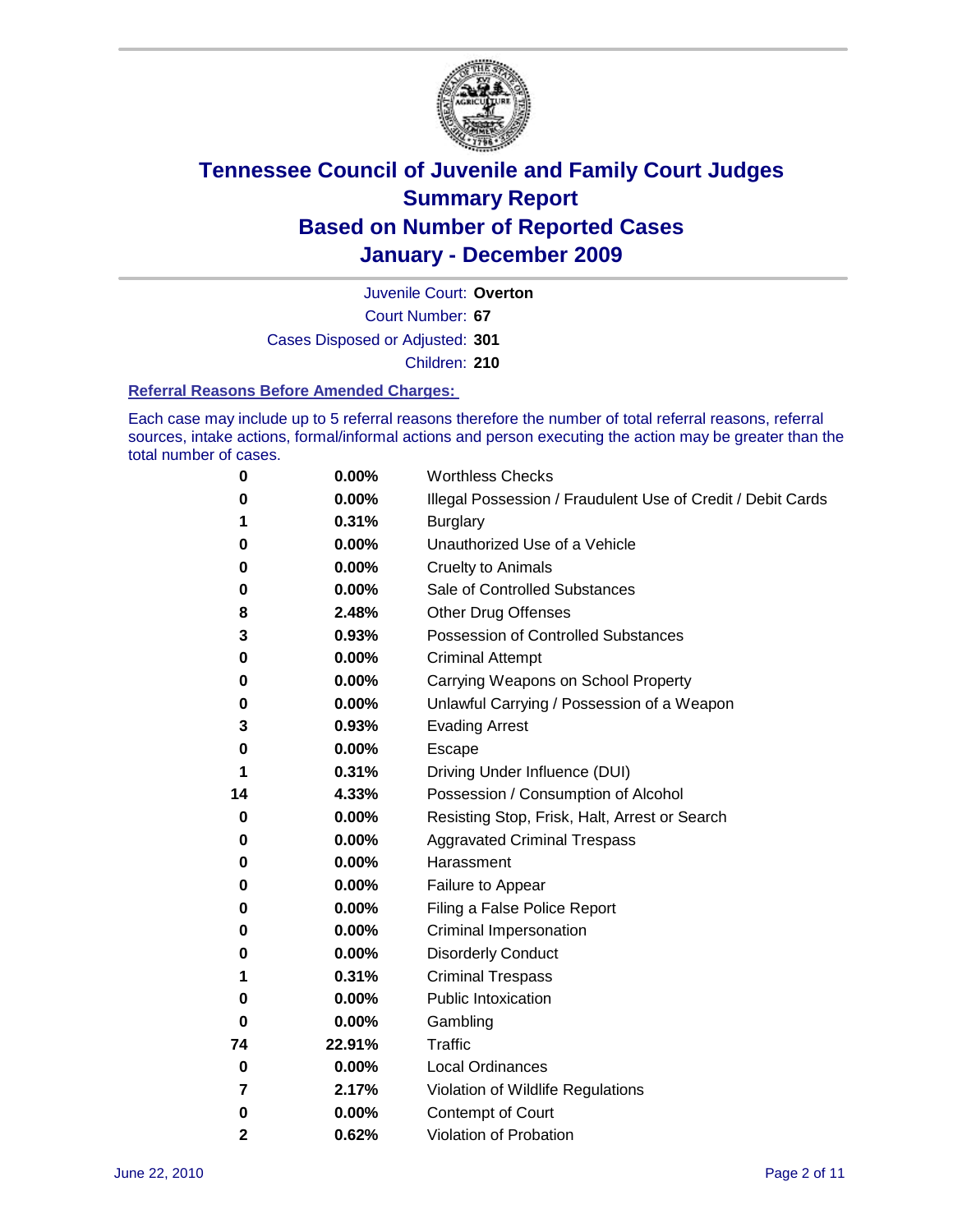

Court Number: **67** Juvenile Court: **Overton** Cases Disposed or Adjusted: **301** Children: **210**

#### **Referral Reasons Before Amended Charges:**

Each case may include up to 5 referral reasons therefore the number of total referral reasons, referral sources, intake actions, formal/informal actions and person executing the action may be greater than the total number of cases.

| 0            | 0.00%   | Violation of Aftercare                 |
|--------------|---------|----------------------------------------|
| 53           | 16.41%  | <b>Unruly Behavior</b>                 |
| $\mathbf{2}$ | 0.62%   | Truancy                                |
| 6            | 1.86%   | In-State Runaway                       |
| 0            | 0.00%   | Out-of-State Runaway                   |
| 3            | 0.93%   | Possession of Tobacco Products         |
| 5            | 1.55%   | Violation of a Valid Court Order       |
| 13           | 4.02%   | Violation of Curfew                    |
| 0            | 0.00%   | <b>Sexually Abused Child</b>           |
| 0            | 0.00%   | <b>Physically Abused Child</b>         |
| 4            | 1.24%   | Dependency / Neglect                   |
| 0            | 0.00%   | <b>Termination of Parental Rights</b>  |
| 0            | 0.00%   | <b>Violation of Pretrial Diversion</b> |
| 0            | 0.00%   | Violation of Informal Adjustment       |
| 40           | 12.38%  | <b>Judicial Review</b>                 |
| 0            | 0.00%   | <b>Administrative Review</b>           |
| 0            | 0.00%   | <b>Foster Care Review</b>              |
| 6            | 1.86%   | Custody                                |
| 0            | 0.00%   | Visitation                             |
| 15           | 4.64%   | Paternity / Legitimation               |
| 31           | 9.60%   | <b>Child Support</b>                   |
| 0            | 0.00%   | <b>Request for Medical Treatment</b>   |
| 0            | 0.00%   | <b>Consent to Marry</b>                |
| 2            | 0.62%   | Other                                  |
| 323          | 100.00% | <b>Total Referrals</b>                 |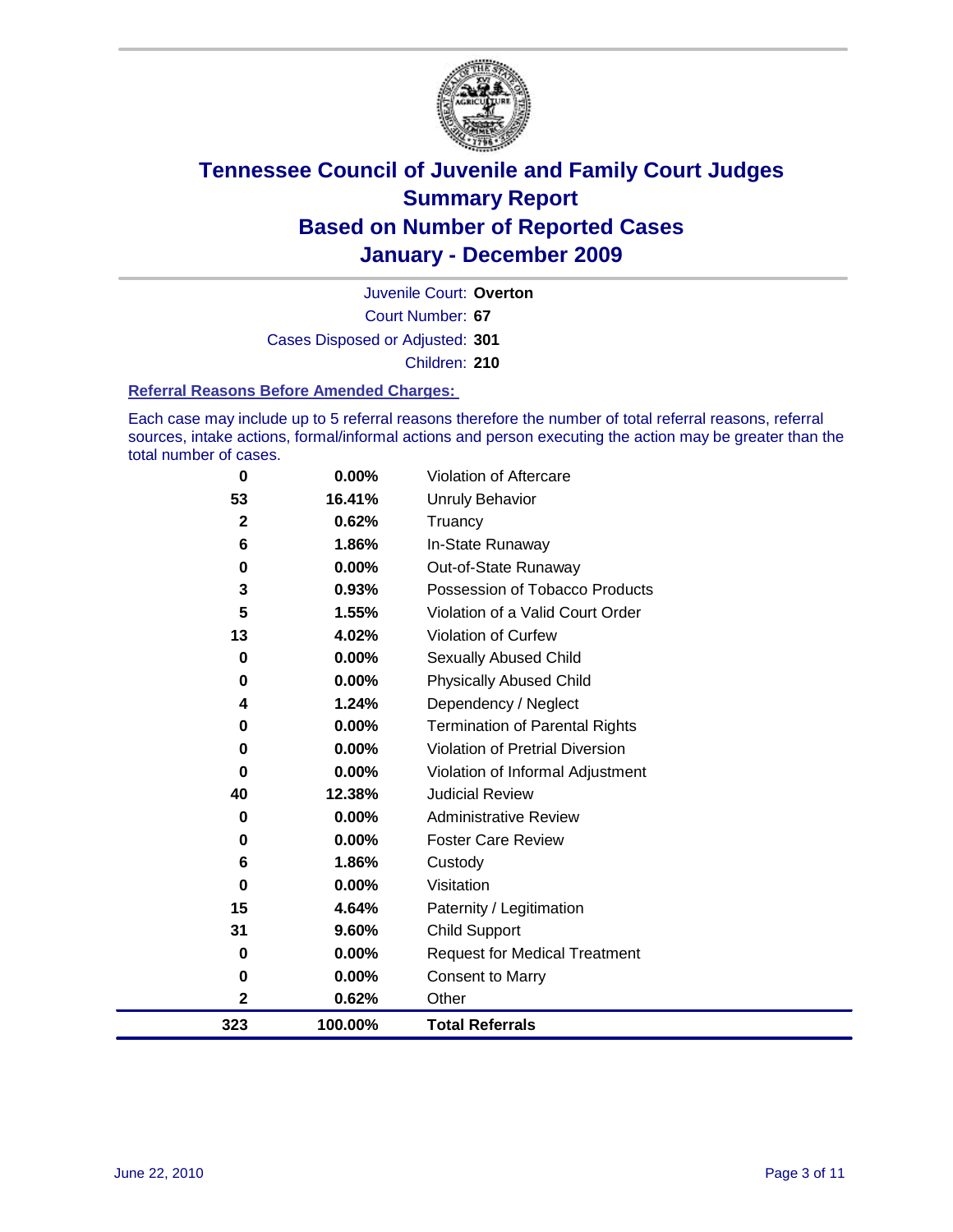

|                     |                                 | Juvenile Court: Overton           |  |  |  |
|---------------------|---------------------------------|-----------------------------------|--|--|--|
|                     | Court Number: 67                |                                   |  |  |  |
|                     | Cases Disposed or Adjusted: 301 |                                   |  |  |  |
|                     |                                 | Children: 210                     |  |  |  |
| Referral Sources: 1 |                                 |                                   |  |  |  |
| 188                 | 58.20%                          | Law Enforcement                   |  |  |  |
| 12                  | 3.72%                           | Parents                           |  |  |  |
| $\mathbf{2}$        | 0.62%                           | Relatives                         |  |  |  |
| 0                   | 0.00%                           | Self                              |  |  |  |
| 5                   | 1.55%                           | School                            |  |  |  |
| 0                   | 0.00%                           | <b>CSA</b>                        |  |  |  |
| 4                   | 1.24%                           | <b>DCS</b>                        |  |  |  |
| 7                   | 2.17%                           | <b>Other State Department</b>     |  |  |  |
| 43                  | 13.31%                          | <b>District Attorney's Office</b> |  |  |  |
| 41                  | 12.69%                          | <b>Court Staff</b>                |  |  |  |
| 8                   | 2.48%                           | Social Agency                     |  |  |  |
| $\bf{0}$            | $0.00\%$                        | <b>Other Court</b>                |  |  |  |
| 12                  | 3.72%                           | Victim                            |  |  |  |
| 0                   | $0.00\%$                        | Child & Parent                    |  |  |  |
| 0                   | $0.00\%$                        | Hospital                          |  |  |  |

### **Age of Child at Referral: 2**

| 210 | 100.00% | <b>Total Child Count</b> |
|-----|---------|--------------------------|
| 0   | 0.00%   | Unknown                  |
| 5   | 2.38%   | Ages 19 and Over         |
| 61  | 29.05%  | Ages 17 through 18       |
| 64  | 30.48%  | Ages 15 through 16       |
| 27  | 12.86%  | Ages 13 through 14       |
| 9   | 4.29%   | Ages 11 through 12       |
| 44  | 20.95%  | Ages 10 and Under        |
|     |         |                          |

<sup>1</sup> If different than number of Referral Reasons (323), verify accuracy of your court's data.

 **0.00%** Unknown **0.31%** Other

**100.00% Total Referral Sources**

<sup>2</sup> One child could be counted in multiple categories, verify accuracy of your court's data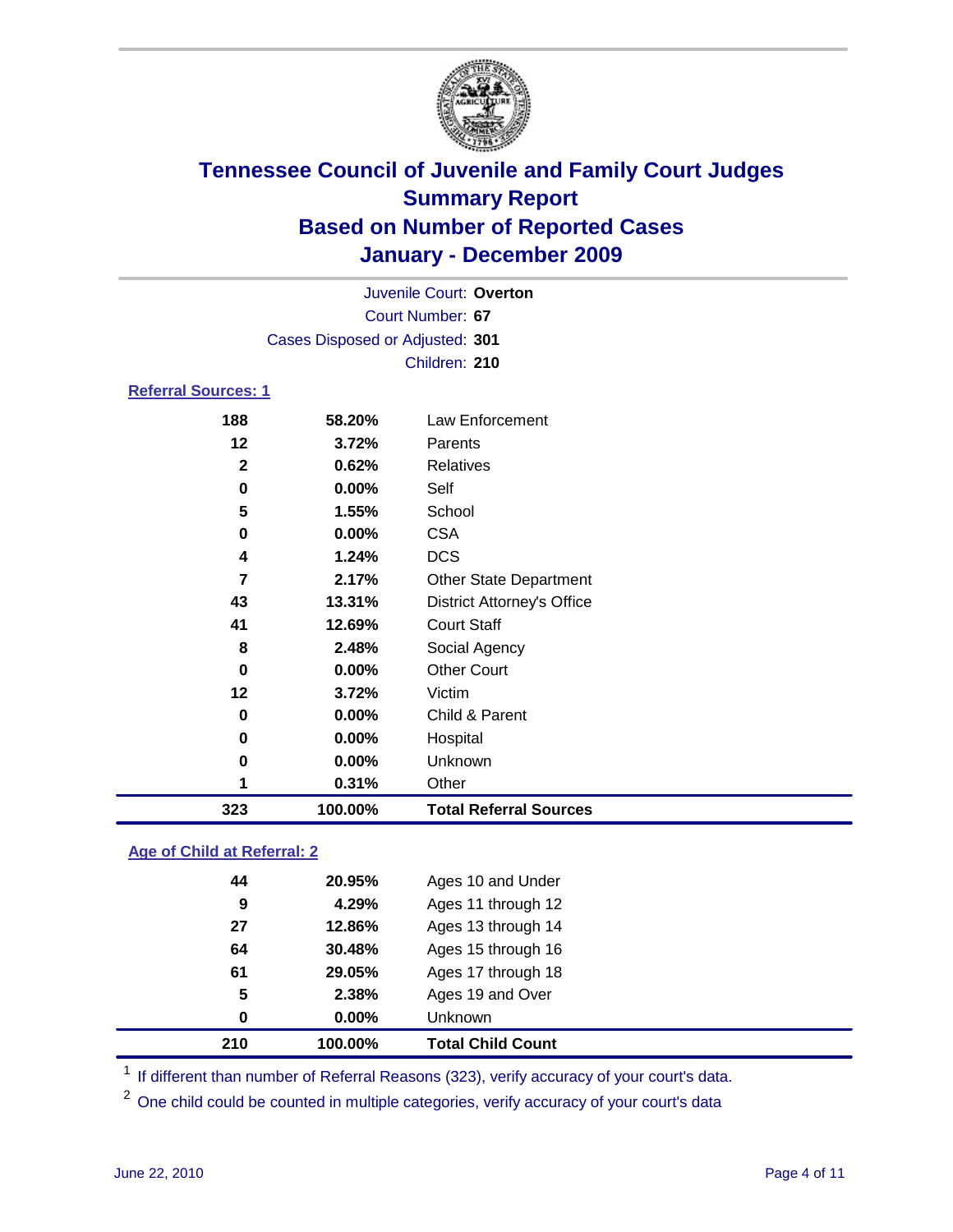

| Juvenile Court: Overton                 |                                 |                          |  |  |  |
|-----------------------------------------|---------------------------------|--------------------------|--|--|--|
|                                         | Court Number: 67                |                          |  |  |  |
|                                         | Cases Disposed or Adjusted: 301 |                          |  |  |  |
|                                         |                                 | Children: 210            |  |  |  |
| Sex of Child: 1                         |                                 |                          |  |  |  |
| 137                                     | 65.24%                          | Male                     |  |  |  |
| 72                                      | 34.29%                          | Female                   |  |  |  |
| 1                                       | 0.48%                           | Unknown                  |  |  |  |
| 210                                     | 100.00%                         | <b>Total Child Count</b> |  |  |  |
| Race of Child: 1                        |                                 |                          |  |  |  |
| 204                                     | 97.14%                          | White                    |  |  |  |
| 1                                       | 0.48%                           | African American         |  |  |  |
| $\mathbf 0$                             | 0.00%                           | Native American          |  |  |  |
| 0                                       | 0.00%                           | Asian                    |  |  |  |
| $\mathbf 2$                             | 0.95%                           | Mixed                    |  |  |  |
| 3                                       | 1.43%                           | Unknown                  |  |  |  |
| 210                                     | 100.00%                         | <b>Total Child Count</b> |  |  |  |
| <b>Hispanic Origin: 1</b>               |                                 |                          |  |  |  |
| $\mathbf{2}$                            | 0.95%                           | Yes                      |  |  |  |
| 205                                     | 97.62%                          | <b>No</b>                |  |  |  |
| 3                                       | 1.43%                           | Unknown                  |  |  |  |
| 210                                     | 100.00%                         | <b>Total Child Count</b> |  |  |  |
| <b>School Enrollment of Children: 1</b> |                                 |                          |  |  |  |
| 89                                      | 42.38%                          | Yes                      |  |  |  |
| 28                                      | 13.33%                          | No                       |  |  |  |
| 93                                      | 44.29%                          | Unknown                  |  |  |  |
| 210                                     | 100.00%                         | <b>Total Child Count</b> |  |  |  |

One child could be counted in multiple categories, verify accuracy of your court's data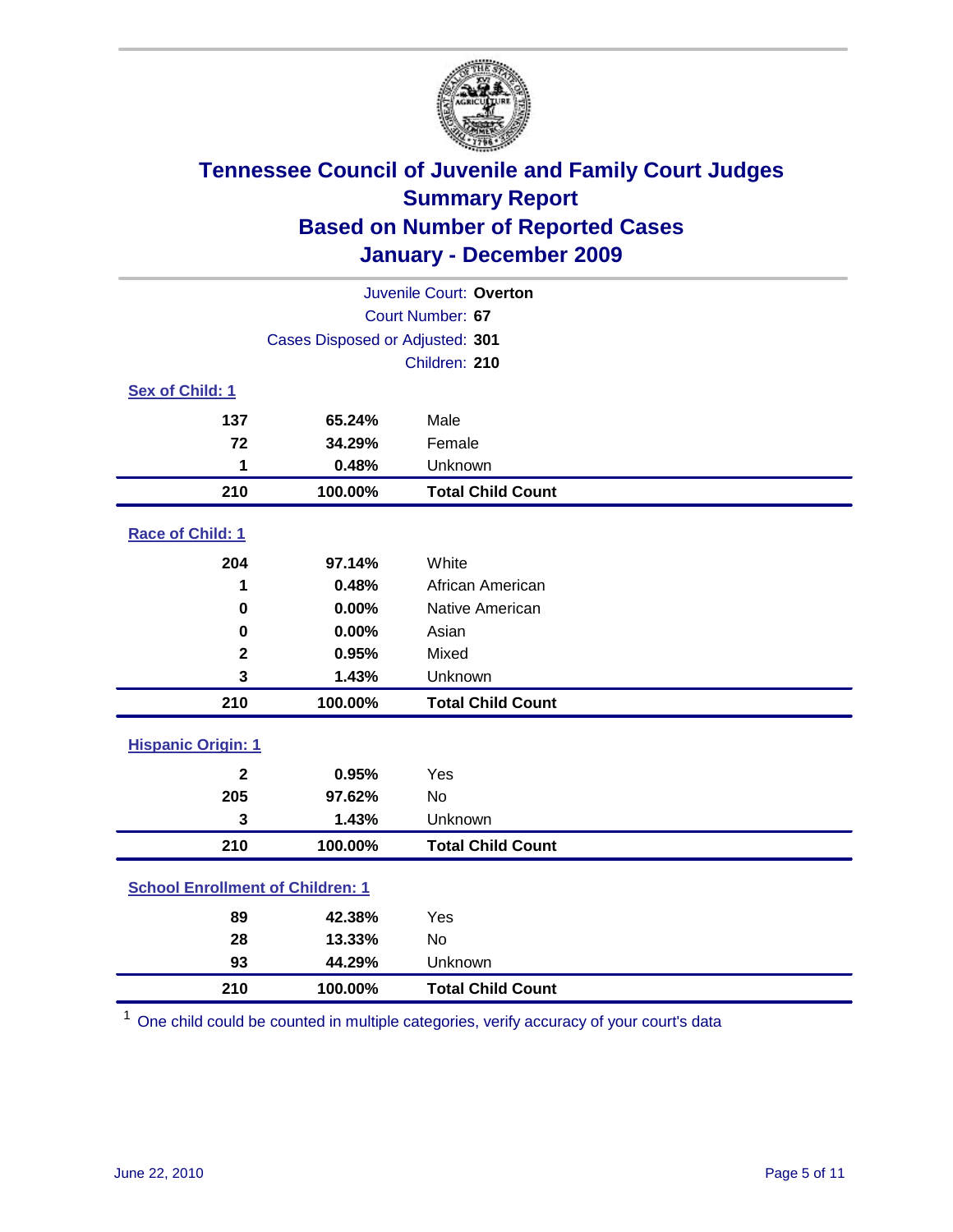

Court Number: **67** Juvenile Court: **Overton** Cases Disposed or Adjusted: **301** Children: **210**

### **Living Arrangement of Child at Time of Referral: 1**

|    |          | <b>Total Child Count</b>     |
|----|----------|------------------------------|
| 0  | 0.00%    | Other                        |
| 68 | 32.38%   | Unknown                      |
| 1  | 0.48%    | Independent                  |
| 0  | 0.00%    | In an Institution            |
| 0  | $0.00\%$ | In a Residential Center      |
| 0  | 0.00%    | In a Group Home              |
| 1  | 0.48%    | With Foster Family           |
| 0  | 0.00%    | With Adoptive Parents        |
| 14 | 6.67%    | <b>With Relatives</b>        |
| 10 | 4.76%    | With Father                  |
| 61 | 29.05%   | With Mother                  |
| 21 | 10.00%   | With Mother and Stepfather   |
| 3  | 1.43%    | With Father and Stepmother   |
| 31 | 14.76%   | With Both Biological Parents |
|    |          | 210<br>100.00%               |

### **Type of Detention: 2**

| 301      | 100.00%  | <b>Total Detention Count</b> |  |
|----------|----------|------------------------------|--|
| 0        | $0.00\%$ | Other                        |  |
| 301      | 100.00%  | Does Not Apply               |  |
| 0        | $0.00\%$ | Unknown                      |  |
| 0        | 0.00%    | <b>Psychiatric Hospital</b>  |  |
| $\bf{0}$ | 0.00%    | Jail - No Separation         |  |
| 0        | $0.00\%$ | Jail - Partial Separation    |  |
| 0        | $0.00\%$ | Jail - Complete Separation   |  |
| 0        | 0.00%    | Juvenile Detention Facility  |  |
| 0        | $0.00\%$ | Non-Secure Placement         |  |
|          |          |                              |  |

<sup>1</sup> One child could be counted in multiple categories, verify accuracy of your court's data

<sup>2</sup> If different than number of Cases (301) verify accuracy of your court's data.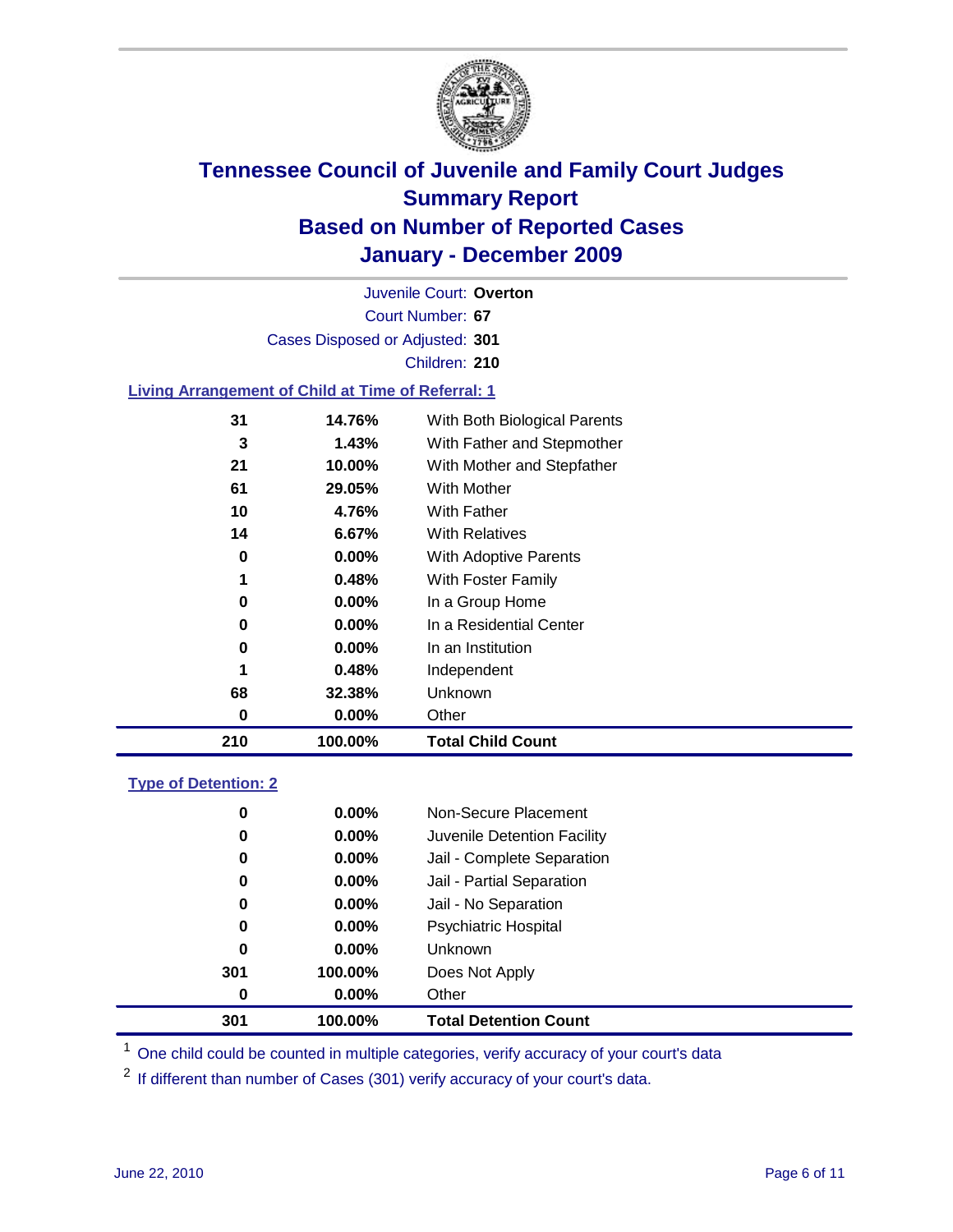

|                                                    | Juvenile Court: Overton         |                                      |  |  |  |
|----------------------------------------------------|---------------------------------|--------------------------------------|--|--|--|
|                                                    | Court Number: 67                |                                      |  |  |  |
|                                                    | Cases Disposed or Adjusted: 301 |                                      |  |  |  |
|                                                    |                                 | Children: 210                        |  |  |  |
| <b>Placement After Secure Detention Hearing: 1</b> |                                 |                                      |  |  |  |
| 0                                                  | 0.00%                           | Returned to Prior Living Arrangement |  |  |  |
| $\bf{0}$                                           | 0.00%                           | Juvenile Detention Facility          |  |  |  |
| 0                                                  | 0.00%                           | Jail                                 |  |  |  |
| $\bf{0}$                                           | 0.00%                           | Shelter / Group Home                 |  |  |  |
| 0                                                  | 0.00%                           | <b>Foster Family Home</b>            |  |  |  |
| 0                                                  | 0.00%                           | <b>Psychiatric Hospital</b>          |  |  |  |
| 0                                                  | 0.00%                           | Unknown                              |  |  |  |
| 301                                                | 100.00%                         | Does Not Apply                       |  |  |  |
| 0                                                  | 0.00%                           | Other                                |  |  |  |
| 301                                                | 100.00%                         | <b>Total Placement Count</b>         |  |  |  |
| <b>Intake Actions: 2</b>                           |                                 |                                      |  |  |  |
|                                                    |                                 |                                      |  |  |  |
| 253                                                | 78.33%                          | <b>Petition Filed</b>                |  |  |  |
| $\bf{0}$                                           | 0.00%                           | <b>Motion Filed</b>                  |  |  |  |
| 28                                                 | 8.67%                           | <b>Citation Processed</b>            |  |  |  |
| $\bf{0}$                                           | 0.00%                           | Notification of Paternity Processed  |  |  |  |
| 40                                                 | 12.38%                          | Scheduling of Judicial Review        |  |  |  |
| 0                                                  | 0.00%                           | Scheduling of Administrative Review  |  |  |  |
| 0                                                  | 0.00%                           | Scheduling of Foster Care Review     |  |  |  |
| $\bf{0}$                                           | 0.00%                           | Unknown                              |  |  |  |
| 0                                                  | 0.00%                           | Does Not Apply                       |  |  |  |
| 2                                                  | 0.62%                           | Other                                |  |  |  |
| 323                                                | 100.00%                         | <b>Total Intake Count</b>            |  |  |  |

<sup>1</sup> If different than number of Cases (301) verify accuracy of your court's data.

<sup>2</sup> If different than number of Referral Reasons (323), verify accuracy of your court's data.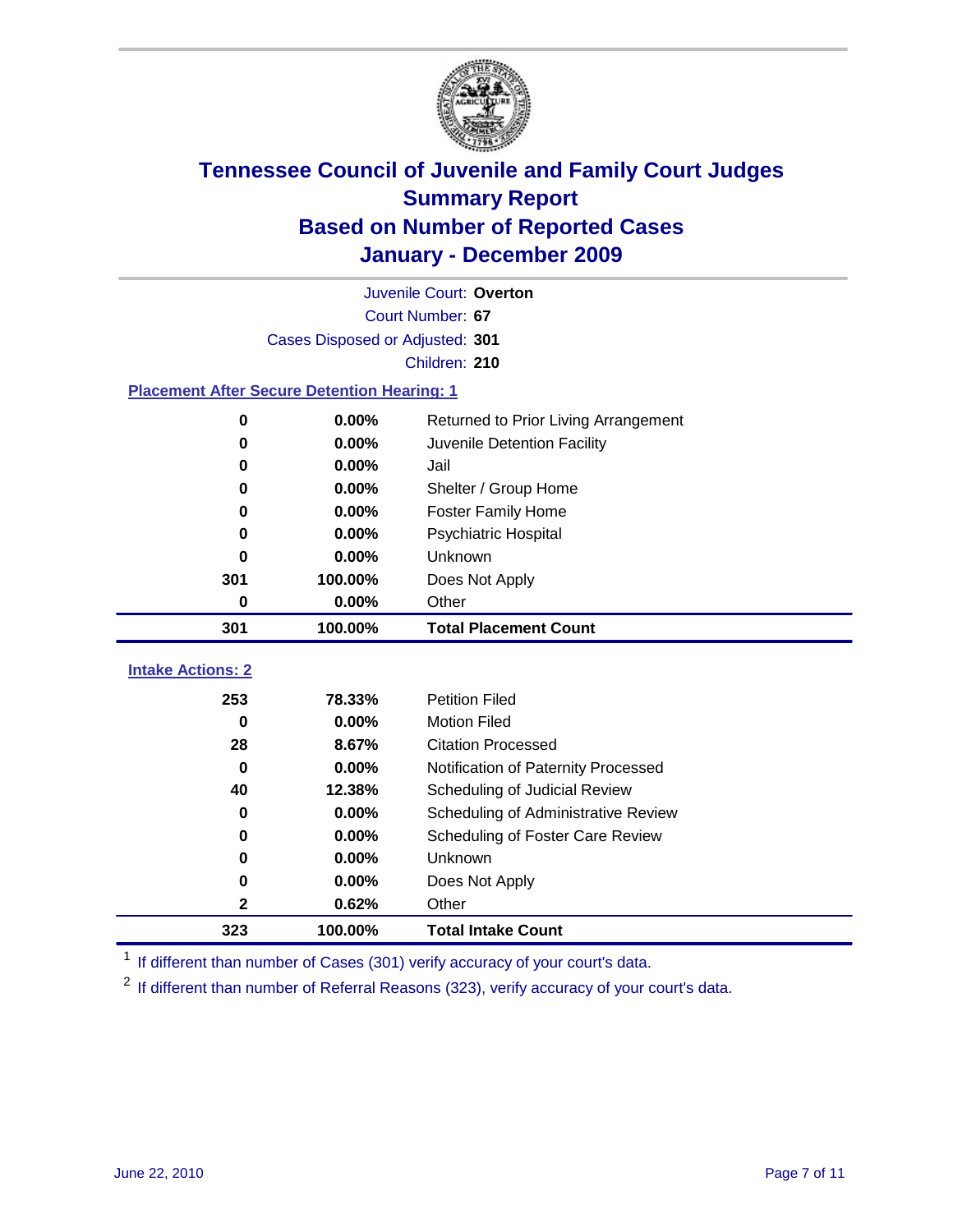

Court Number: **67** Juvenile Court: **Overton** Cases Disposed or Adjusted: **301** Children: **210**

### **Last Grade Completed by Child: 1**

| 21                                      | 10.00%  | Too Young for School         |  |
|-----------------------------------------|---------|------------------------------|--|
| $\bf{0}$                                | 0.00%   | Preschool                    |  |
| $\bf{0}$                                | 0.00%   | Kindergarten                 |  |
| 0                                       | 0.00%   | 1st Grade                    |  |
| 0                                       | 0.00%   | 2nd Grade                    |  |
| $\bf{0}$                                | 0.00%   | 3rd Grade                    |  |
| 1                                       | 0.48%   | 4th Grade                    |  |
| 1                                       | 0.48%   | 5th Grade                    |  |
| 3                                       | 1.43%   | 6th Grade                    |  |
| 10                                      | 4.76%   | 7th Grade                    |  |
| $\mathbf 3$                             | 1.43%   | 8th Grade                    |  |
| 28                                      | 13.33%  | 9th Grade                    |  |
| 22                                      | 10.48%  | 10th Grade                   |  |
| 19                                      | 9.05%   | 11th Grade                   |  |
| $\bf{0}$                                | 0.00%   | 12th Grade                   |  |
| 0                                       | 0.00%   | Non-Graded Special Ed        |  |
| $\bf{0}$                                | 0.00%   | <b>GED</b>                   |  |
| 4                                       | 1.90%   | Graduated                    |  |
| 0                                       | 0.00%   | <b>Never Attended School</b> |  |
| 98                                      | 46.67%  | Unknown                      |  |
| $\bf{0}$                                | 0.00%   | Other                        |  |
| 210                                     | 100.00% | <b>Total Child Count</b>     |  |
| <b>Enrolled in Special Education: 1</b> |         |                              |  |

| 210                                   | 100.00% | <b>Total Child Count</b> |  |  |
|---------------------------------------|---------|--------------------------|--|--|
| 96                                    | 45.71%  | <b>Unknown</b>           |  |  |
| 108                                   | 51.43%  | No                       |  |  |
| 6                                     | 2.86%   | Yes                      |  |  |
| <u>Embreu III opecial Eugeanon. T</u> |         |                          |  |  |

One child could be counted in multiple categories, verify accuracy of your court's data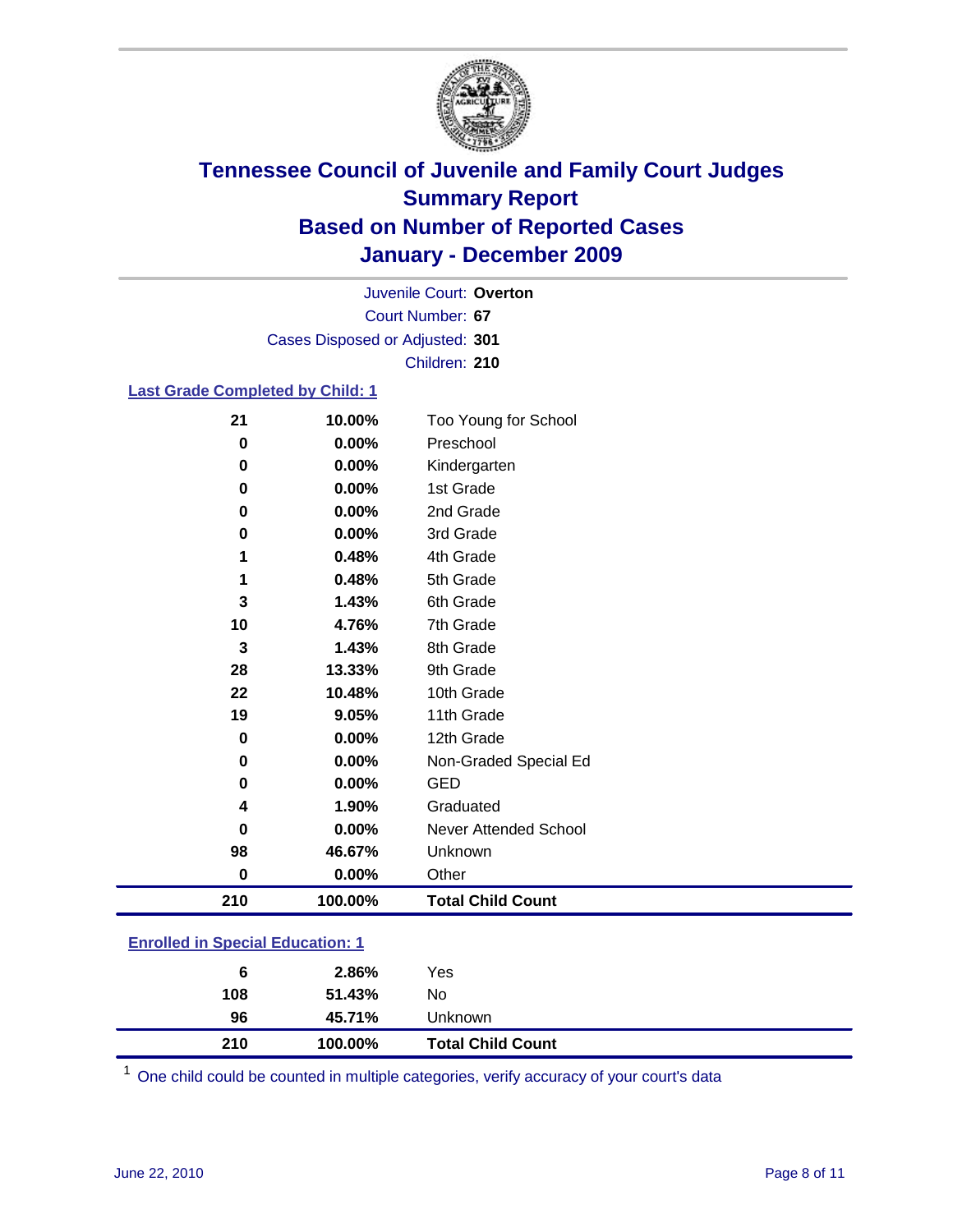

| Juvenile Court: Overton      |                                 |                           |  |  |  |
|------------------------------|---------------------------------|---------------------------|--|--|--|
|                              | Court Number: 67                |                           |  |  |  |
|                              | Cases Disposed or Adjusted: 301 |                           |  |  |  |
|                              |                                 | Children: 210             |  |  |  |
| <b>Action Executed By: 1</b> |                                 |                           |  |  |  |
| 323                          | 100.00%                         | Judge                     |  |  |  |
| 0                            | $0.00\%$                        | Referee                   |  |  |  |
| 0                            | $0.00\%$                        | <b>YSO</b>                |  |  |  |
| 0                            | $0.00\%$                        | Other                     |  |  |  |
| 0                            | 0.00%                           | Unknown                   |  |  |  |
| 323                          | 100.00%                         | <b>Total Action Count</b> |  |  |  |

### **Formal / Informal Actions: 1**

| 51           | 15.79%   | Dismissed                                        |
|--------------|----------|--------------------------------------------------|
| 3            | 0.93%    | Retired / Nolle Prosequi                         |
| 59           | 18.27%   | <b>Complaint Substantiated Delinquent</b>        |
| 11           | 3.41%    | <b>Complaint Substantiated Status Offender</b>   |
| 0            | 0.00%    | <b>Complaint Substantiated Dependent/Neglect</b> |
| 0            | $0.00\%$ | <b>Complaint Substantiated Abused</b>            |
| 0            | $0.00\%$ | <b>Complaint Substantiated Mentally III</b>      |
| 0            | $0.00\%$ | Informal Adjustment                              |
| 15           | 4.64%    | <b>Pretrial Diversion</b>                        |
| 0            | $0.00\%$ | <b>Transfer to Adult Court Hearing</b>           |
| 0            | 0.00%    | Charges Cleared by Transfer to Adult Court       |
| 0            | $0.00\%$ | Special Proceeding                               |
| $\mathbf{2}$ | 0.62%    | <b>Review Concluded</b>                          |
| 7            | 2.17%    | Case Held Open                                   |
| 175          | 54.18%   | Other                                            |
| 0            | $0.00\%$ | Unknown                                          |
| 323          | 100.00%  | <b>Total Action Count</b>                        |

<sup>1</sup> If different than number of Referral Reasons (323), verify accuracy of your court's data.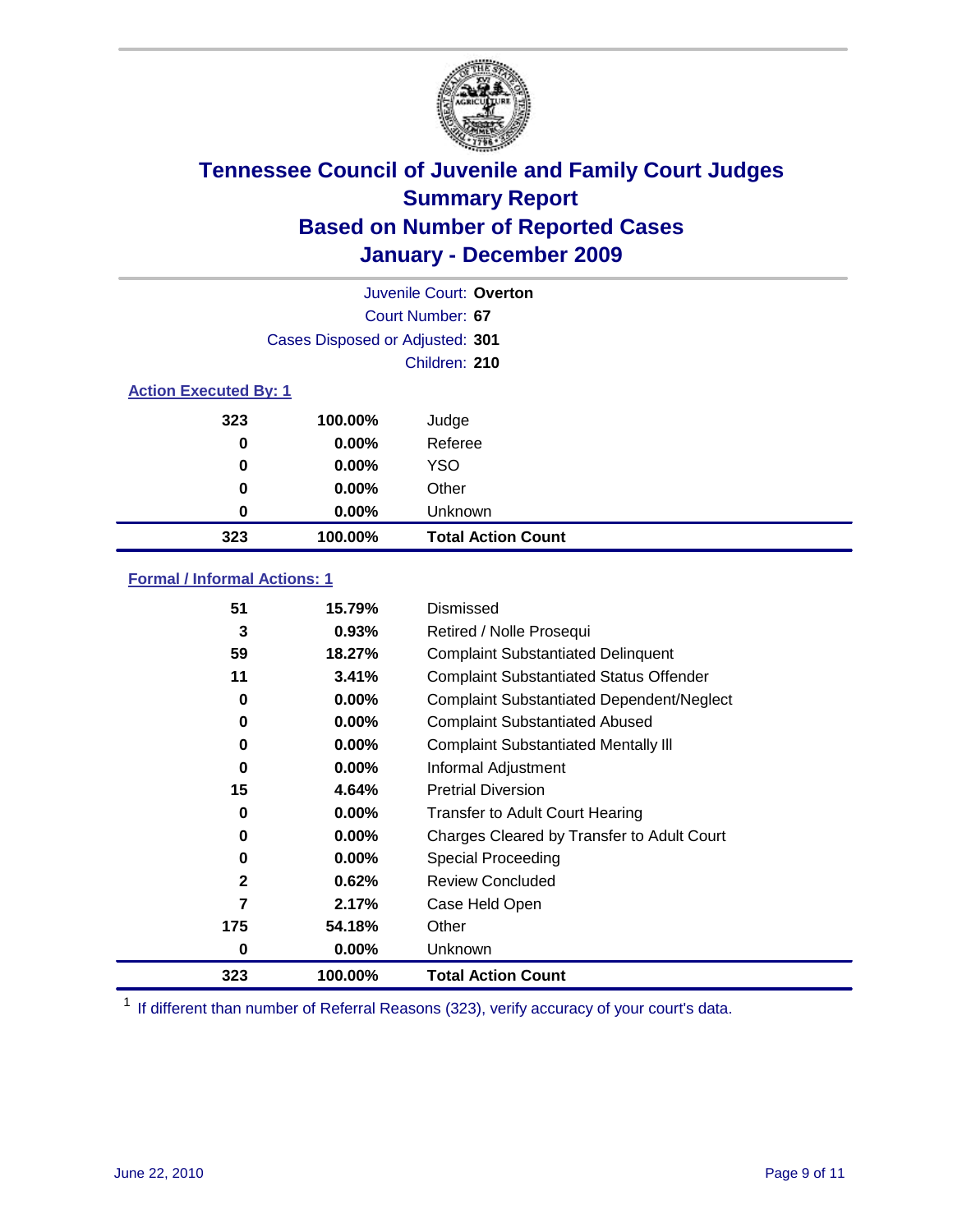

|                       |                                 | Juvenile Court: Overton                               |
|-----------------------|---------------------------------|-------------------------------------------------------|
|                       |                                 | Court Number: 67                                      |
|                       | Cases Disposed or Adjusted: 301 |                                                       |
|                       |                                 | Children: 210                                         |
| <b>Case Outcomes:</b> |                                 | There can be multiple outcomes for one child or case. |
| 49                    | 10.77%                          | <b>Case Dismissed</b>                                 |
| 8                     | 1.76%                           | Case Retired or Nolle Prosequi                        |
| $\mathbf{2}$          | 0.44%                           | Warned / Counseled                                    |
| 12                    | 2.64%                           | Held Open For Review                                  |
| 1                     | 0.22%                           | Supervision / Probation to Juvenile Court             |
| 0                     | 0.00%                           | <b>Probation to Parents</b>                           |
| 23                    | 5.05%                           | Referral to Another Entity for Supervision / Service  |
| 0                     | 0.00%                           | Referred for Mental Health Counseling                 |
| 5                     | 1.10%                           | Referred for Alcohol and Drug Counseling              |
| 0                     | 0.00%                           | <b>Referred to Alternative School</b>                 |
| 0                     | 0.00%                           | Referred to Private Child Agency                      |
| 30                    | 6.59%                           | Referred to Defensive Driving School                  |
| 0                     | 0.00%                           | Referred to Alcohol Safety School                     |
| 0                     | 0.00%                           | Referred to Juvenile Court Education-Based Program    |
| 0                     | 0.00%                           | Driver's License Held Informally                      |
| 0                     | 0.00%                           | <b>Voluntary Placement with DMHMR</b>                 |
| 0                     | 0.00%                           | <b>Private Mental Health Placement</b>                |
| 0                     | 0.00%                           | <b>Private MR Placement</b>                           |
| 0                     | 0.00%                           | Placement with City/County Agency/Facility            |
| 0                     | 0.00%                           | Placement with Relative / Other Individual            |
| 39                    | 8.57%                           | Fine                                                  |
| 55                    | 12.09%                          | <b>Public Service</b>                                 |
| 3                     | 0.66%                           | Restitution                                           |
| 0                     | 0.00%                           | <b>Runaway Returned</b>                               |
| 2                     | 0.44%                           | No Contact Order                                      |
| 0                     | 0.00%                           | Injunction Other than No Contact Order                |
| 0                     | 0.00%                           | <b>House Arrest</b>                                   |
| 0                     | $0.00\%$                        | <b>Court Defined Curfew</b>                           |
| 0                     | $0.00\%$                        | Dismissed from Informal Adjustment                    |
| 0                     | $0.00\%$                        | <b>Dismissed from Pretrial Diversion</b>              |
| 0                     | 0.00%                           | Released from Probation                               |
| 0                     | 0.00%                           | <b>Transferred to Adult Court</b>                     |
| 0                     | $0.00\%$                        | <b>DMHMR Involuntary Commitment</b>                   |